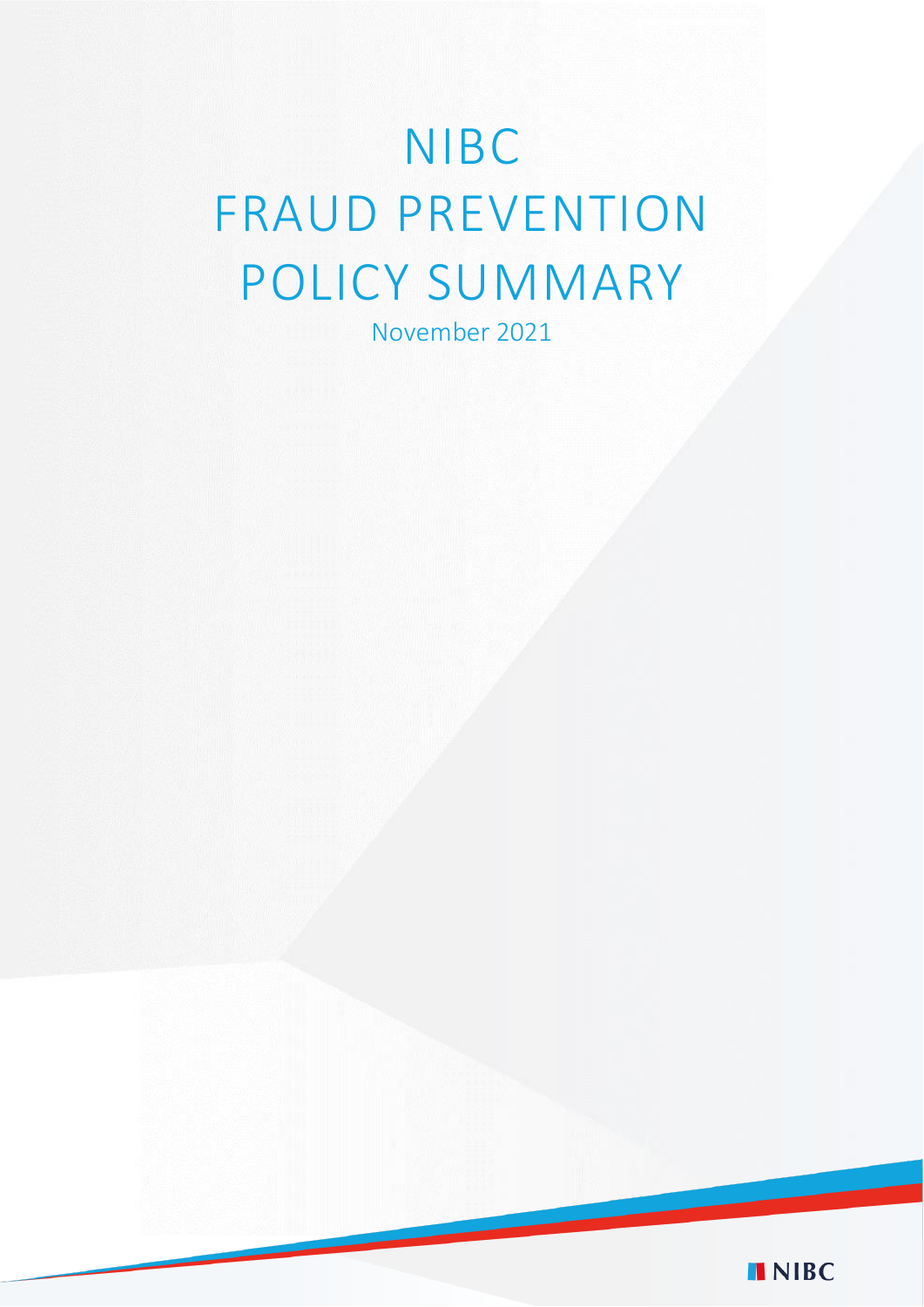# 1. SUMMARY OF POLICY

NIBC's Fraud Prevention policy summarises the various controls designed to prevent, detect and investigate any suspicions of fraud, including illegal tax evasion, within NIBC, and ensure compliance with all relevant legal and regulatory requirements in these areas.

# 1.1 Core principles and guidance

#### **No acceptance of Fraud**

NIBC does not want or accept any involvement in fraud. Managers and employees are obliged to report actual or suspected fraud or misconduct to Compliance, who will determine appropriate follow-up action.

If suspicions of internal fraud are established, action will be taken against violators.

#### **How to fight Fraud**

NIBC actively fights fraud under its Fraud Prevention Policy, in which its framework for prevention, detection, deterrence and investigation is explained.

## 1.2 Definitions

Fraud is generally described as "any intentional act or omission designed to deceive others, resulting in the victim suffering a loss and / or the perpetrator achieving a gain".

Internal fraud is best described as employees (including contractors) who intentionally deceive others to achieve an advantage, benefit or gain.

External fraud is best described as clients, business partners or other third parties who are deceiving NIBC employees to achieve a gain.

# 2. NIBC FRAUD PREVENTION FRAMEWORK

## 2.1 Key defences against Fraud and principal roles & responsibilities

- All employees (awareness, prevention, detection, escalation of fraud).
- Compliance (policy implementation, training, monitoring effectiveness)
- Management (promote culture of awareness and prevention).

## 2.2 Key High-level controls and responsibilities

Prevention of Fraud in most organisations depends upon:

- A culture of honesty and ethics;
- Effective risk assessment;
- Active Internal Control; and
- Awareness raising and training

### 2.3 Measures and Defences to combat Fraud

An effective fraud prevention) strategy should be recognised as having four main elements:

- Prevention;
- Detection:
- Deterrence; and

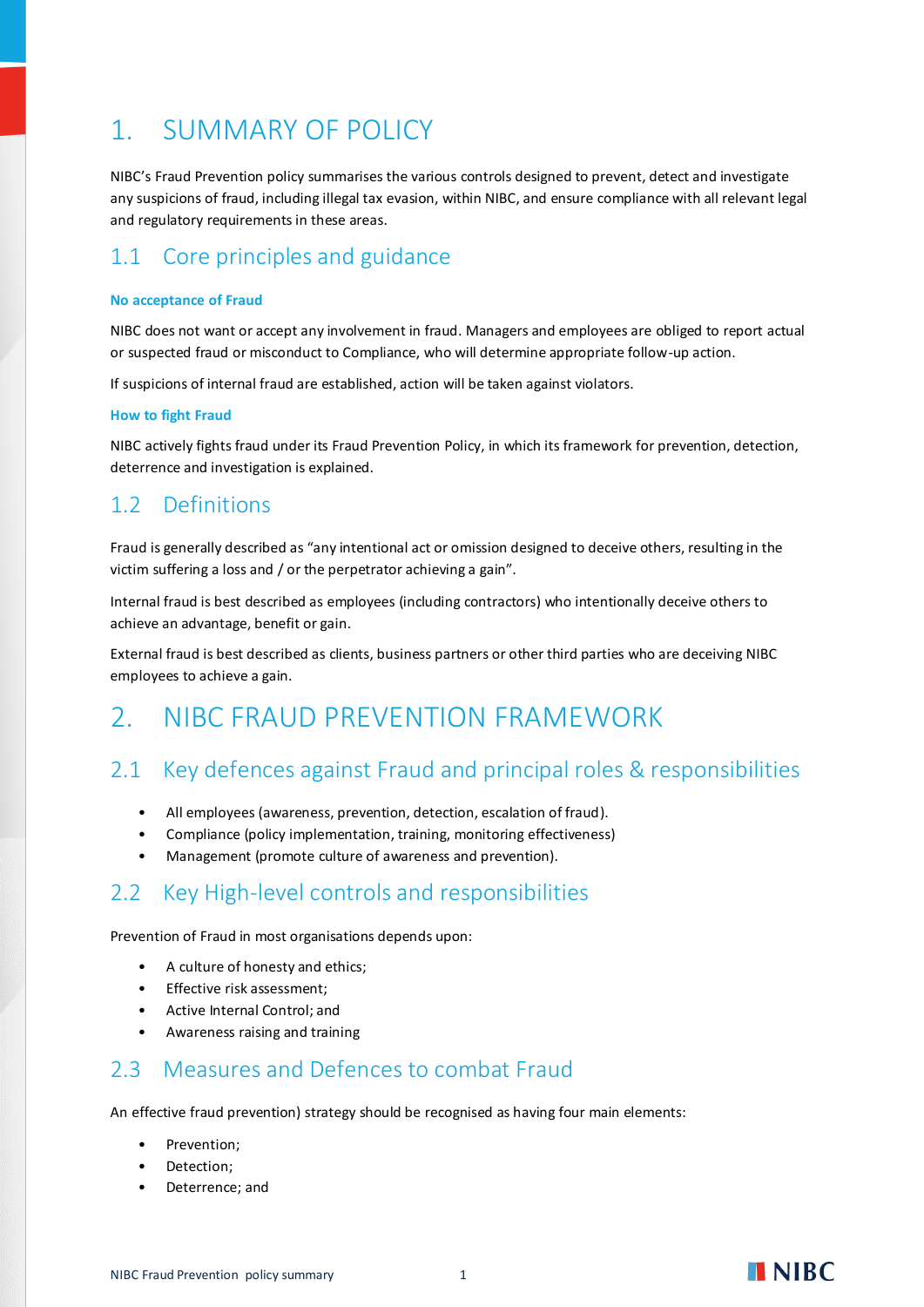• Response.

Prevention, detection and deterrence of fraud comprise the key elements to an effective fraud prevention framework. NIBC applies all these controls within its organisation and activities. We place particular focus on prevention and deterrence as the most effective up-front controls, as we do not wish fraud to arise within our business.

The responsibility for the prevention, detection and deterrence of fraud lies with every individual employee.

Employees must be aware of the types of misconduct, impropriety and criminal behaviour that might occur within their area of responsibility and be alert for any signs of irregularity. Responsibilities in this regard will increase in accordance with employee seniority, role and scope of activities.

Managers and employees are legally obliged to report actual, attempted or suspected incidences of fraud.

Any employee who discovers or suspects a fraud, misappropriation or other serious irregularity is required to report this internally without delay.

#### 2.3.1 Risk Assessment (prevention) principles

Responsible senior management within each business unit should ensure NIBC's established risk assessment processes and planning address the most relevant material factors, drivers and likely causes of internal and external fraud. These should be reviewed and updated on at least an annual basis, in particular, with due care and attention given to specific fraud risks and trends that may arise within the scope and activities of business.

Where a business line, activity, sector or jurisdiction identifies a material and relevant risk of fraud, corresponding risk mitigation measures should be implemented proportionate to the risk factor(s) identified.

Evidence such as regular monitoring reviews and management reporting should be maintained to ensure that the persons responsible for fraud risk mitigation controls and actions have taken reasonable steps to monitor their effectiveness.

#### 2.3.2 Internal controls (prevention and detection)

Line management is responsible for the design, implementation and reinforcement of effective controls to address relevant material fraud risks where identified.

The following are the general principles of a successful internal fraud prevention strategy:

- System access: requirements and restrictions to sufficiently guarantee that only authorized personnel can access the relevant applications.
- Segregation of duties: duties are divided so no one person has sole control over a key function or activity;
- Authorisation and approval: Proposed transactions are authorized when they are consistent with policies and funds are available;
- Custodial and security: Responsibility for custody of assets is separated from related record keeping;
- Record-keeping; Comprehensive and accurate records of activities provide an essential audit trail.
- Review and reconciliation: Records are examined and reconciled to determine that transactions were properly processed and approved;
- Physical controls: Equipment, inventories, cash, and other assets are secured physically, counted periodically, and compared with amounts shown on control records;
- Documentation: Well-documented procedures and practices promote employee understanding of duties and help ensure continuity during employee absences or turnover.

#### 2.3.3 Training and Awareness

Well-trained and supervised employees help ensure that control processes function properly, increasing

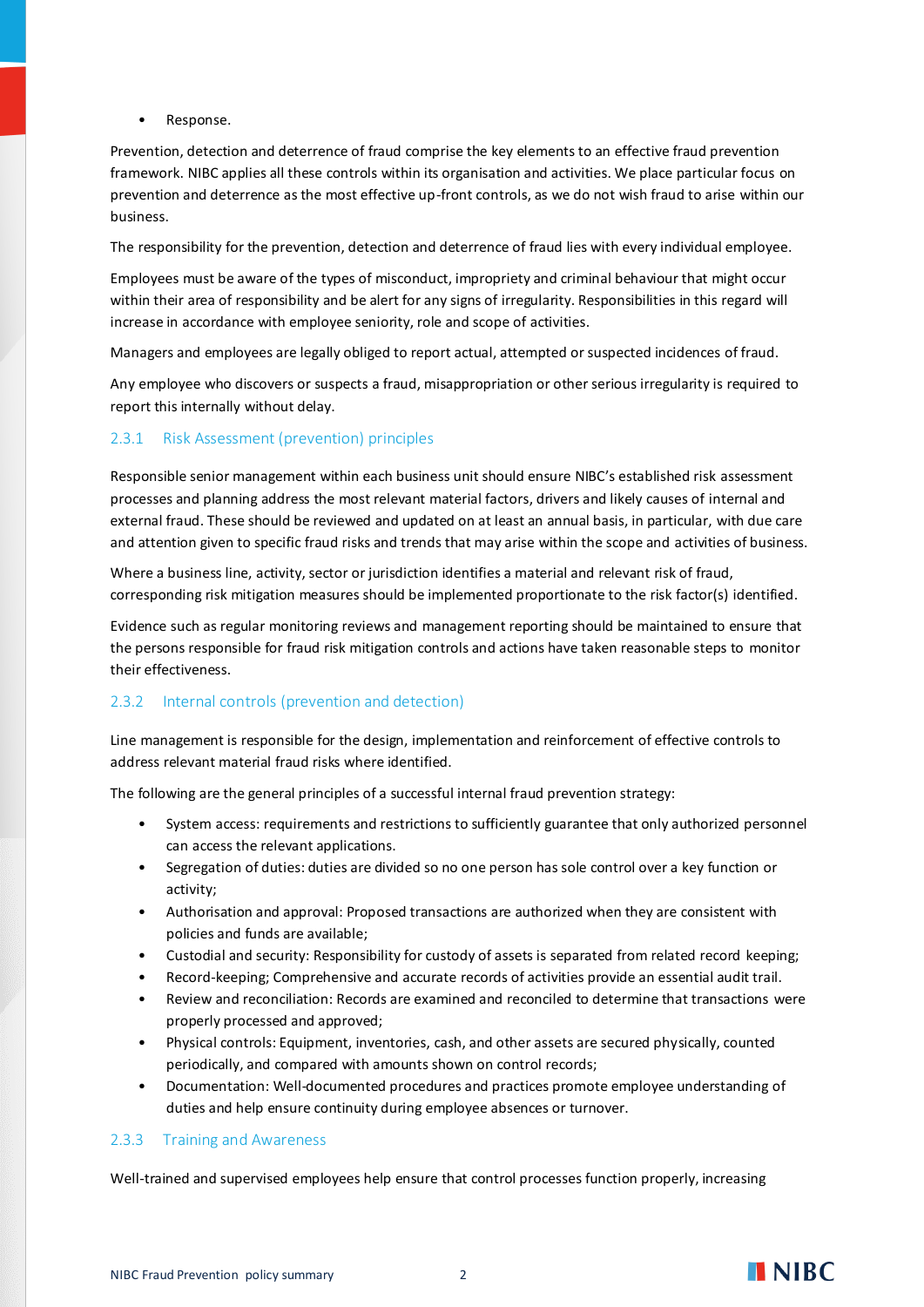awareness of fraud risks and reinforcing a culture of intolerance to fraud generally. NIBC's Compliance department provides mandatory Fraud training to all employees annually.

Fraud prevention training should address the following topics as relevant to the business area or unit:

- Significant fraud risks relevant to the business area or unit;
- NIBC preventative and ethical culture (e.g. NIBC Code of Conduct);
- Key controls in place to prevent fraud and testing of the effectiveness of such controls ;
- 'Red flags' ( fraud indicators ) to look out for;
- Steps to take where suspicions of fraud arise; and
- Contact points for reporting or whistleblowing suspicions of fraud.

# 3. REPORTING AND RECORD-KEEPING

# 3.1 Reporting Suspicions of Fraud

Managers and employees have a duty to report actual, attempted or suspected incidences of fraud. Any employee who discovers or suspects that fraud may be occurring should escalate this to his or her line manager.

Any incidence of fraud (actual, attempted or suspected) concerning information security and/or data protection will be reported separately under the relevant requirements maintained by NIBC's Corporate Information Security Officer ( CISO ) and Data Protection Office ( DPO ).

Senior and line management, working with Compliance, should ensure that all employees are sufficiently aware of fraud reporting and escalation and confident in using them where necessary.

## 3.2 Whistle Blowing

Employees are reminded that, notwithstanding the above arrangements and requirements, they have the right to report any concerns of illegal behaviour or serious misconduct within NIBC anonymously to a Trusted Representative under the NIBC Whistle Blowing Policy.

It is NIBC's policy that no employee will be sanctioned for making a report in good faith, even if this results in the loss of business or some other detriment.

# 3.3 Record-keeping and retention of documents

All business and support units within NIBC should maintain detailed and accurate financial records and have appropriate internal controls in place to act as evidence for all receipts and payments.

Where suspicions of fraud are escalated and reported within NIBC, any records and documentation pertaining to the matters reported must be retained securely and in strict confidence, as these may be subject to external investigation, including by law enforcement and / or regulatory agencies.

# 4. Monitoring

NIBC's Compliance department monitors the effectiveness of this Policy. Compliance will report any findings of non-compliance with its requirements to the employee(s) responsible and to senior management. The risks of internal and external fraud are included amongst those identified, assessed responded to, monitored and reported according to NIBC's Risk Management Framework.

Reporting includes (not necessarily limited to):